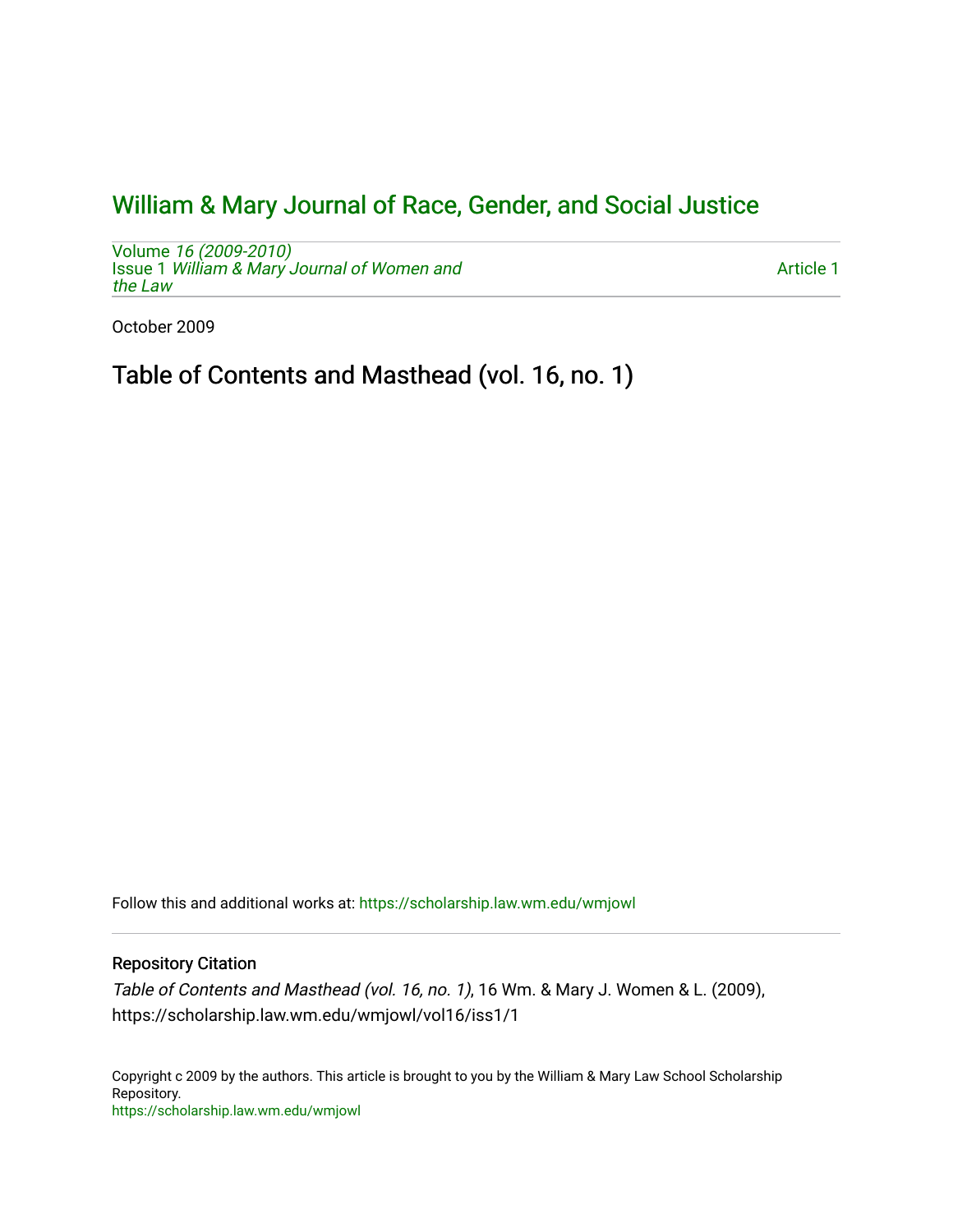# **WILLIAM & MARY JOURNAL OF WOMEN AND THE LAW**

| <b>VOLUME 16</b>               | <b>FALL 2009</b>                                                                                                                                                                                                       | NUMBER 1 |
|--------------------------------|------------------------------------------------------------------------------------------------------------------------------------------------------------------------------------------------------------------------|----------|
| <b>ARTICLES</b>                |                                                                                                                                                                                                                        |          |
| <b>PUZZLE</b>                  | LILLY LEDBETTER, TAKE TWO: THE LILLY LEDBETTER FAIR PAY ACT OF<br>2009 AND THE DISCOVERY RULE'S PLACE IN THE PAY DISCRIMINATION                                                                                        |          |
|                                |                                                                                                                                                                                                                        |          |
|                                | SAME-SEX RELATIONSHIPS AND THE FULL FAITH AND CREDIT CLAUSE:<br>REDUCING AMERICA TO THE LOWEST COMMON DENOMINATOR                                                                                                      |          |
|                                |                                                                                                                                                                                                                        |          |
| <b>TRAFFICKING LEGISLATION</b> | SEX AND SLAVERY: AN ANALYSIS OF THREE MODELS OF STATE HUMAN                                                                                                                                                            |          |
|                                |                                                                                                                                                                                                                        |          |
| RIGHTS?                        | CRYOPRESERVED EMBRYOS AS AMERICA'S PROSPECTIVE ADOPTEES: ARE<br>COUPLES TRULY "ADOPTING" OR MERELY TRANSFERRING PROPERTY                                                                                               |          |
|                                |                                                                                                                                                                                                                        |          |
|                                | A DISPARATE IMPACT ON FEMALE VETERANS: THE UNINTENDED<br>CONSEQUENCES OF VETERANS AFFAIRS REGULATIONS GOVERNING THE<br>BURDENS OF PROOF FOR POST-TRAUMATIC STRESS DISORDER DUE TO<br>COMBAT AND MILITARY SEXUAL TRAUMA |          |
| <b>NOTES</b>                   |                                                                                                                                                                                                                        |          |
| <b>CAMPUS</b>                  | SEX, BOOZE, AND CLARITY: DEFINING SEXUAL ASSAULT ON A COLLEGE                                                                                                                                                          |          |
|                                |                                                                                                                                                                                                                        |          |
| IN THE NEW REPUBLIC            | RETHINKING WOMEN AND THE CONSTITUTION: AN HISTORICAL ARGUMENT<br>FOR RECOGNIZING CONSTITUTIONAL FLEXIBILITY WITH REGARDS TO WOMEN                                                                                      |          |
|                                |                                                                                                                                                                                                                        |          |